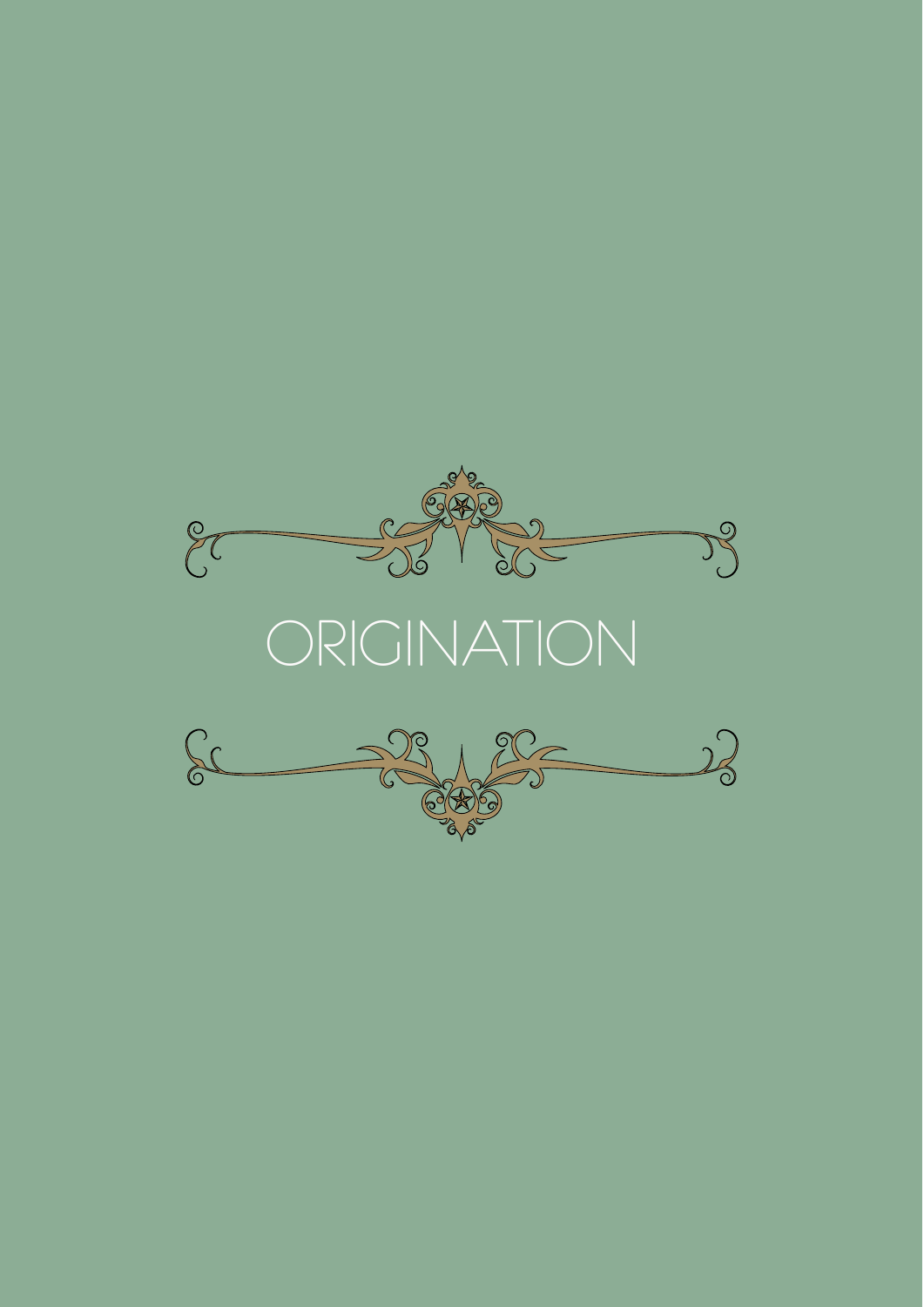#### Scope

Origination may be defined as the design and delivery of financial services that provide households and firms the ability to manage liquidity (moving resources across time) and risk (moving resources across "states of the world") in a smooth, convenient and affordable manner.

Origination spans the following activities/functions: design of products to overcome moral hazard and adverse selection, establishing the identity of the customer underwriting of risk, disclosure of all product and contract features, financial advice, and product servicing on an on-going basis.

### Characterising the present state of Origination in India

Heterogeneity of Originators: Originators in India comprise a vast and diverse array of institutions including banks, non-banking finance companies, post offices, insurance and asset management companies (and their agents), cooperative societies, self-help groups and business correspondents. This is a very heterogeneous set with respect to the degree of formality and the amount of capital they represent.

Disaggregated delivery to the end-customer: Due to the product-wise organisation of service delivery and multiple product regulators, it was noted that the same household has to deal with multiple Originators in order to meet its complete need for financial services. This creates several gaps. For example, each Originator currently has its own Know Your Customer (KYC) process and this would be repeated for each incremental service availed by the household.

Dominance of manufacturer-led Origination: In the context of Origination, the conference differentiated product manufacturers (banks, insurance companies and mutual funds) from pure distributors. The latter may not "own" the financial product but are responsible for the customer interface. It was noted that Origination in the Indian financial system is dominated by a few product manufacturers with proprietary distribution networks organised along product lines with some attempt at cross-selling (ex: bank branches selling insurance products). Their distribution networks are either their own branches (as in the case of banks) or agents supervised by the principal (as in the case of insurance and mutual fund agents). In the latter model, while the principal is responsible for under-writing, agents' responsibilities are limited to sourcing clients.

Prudential regulation according to institution-type, no formal customer protection regulation: The regulatory environment for Origination entails prudential norms, largely along institutional types. Some types of product Origination (ex: microfinance, credit cards) have distinct regulatory requirements. In recent years, there has been regulatory overlap on account of functionally similar products having different regulators. The controversy regarding the Unit Linked Investment Plans (ULIP) was mentioned as a case in point. Customer protection regulation is largely non-existent, with reliance placed on internal mechanisms. There is no distinct regulator for consumer protection, with each prudential regulator framing their own guidelines vis-a-vis customer protection.

An emphasis on ex-ante financial literacy and not ex-post responsibility for the Originator: Product sale by manufacturers through agents is combined with financial literacy by manufacturers via advertising.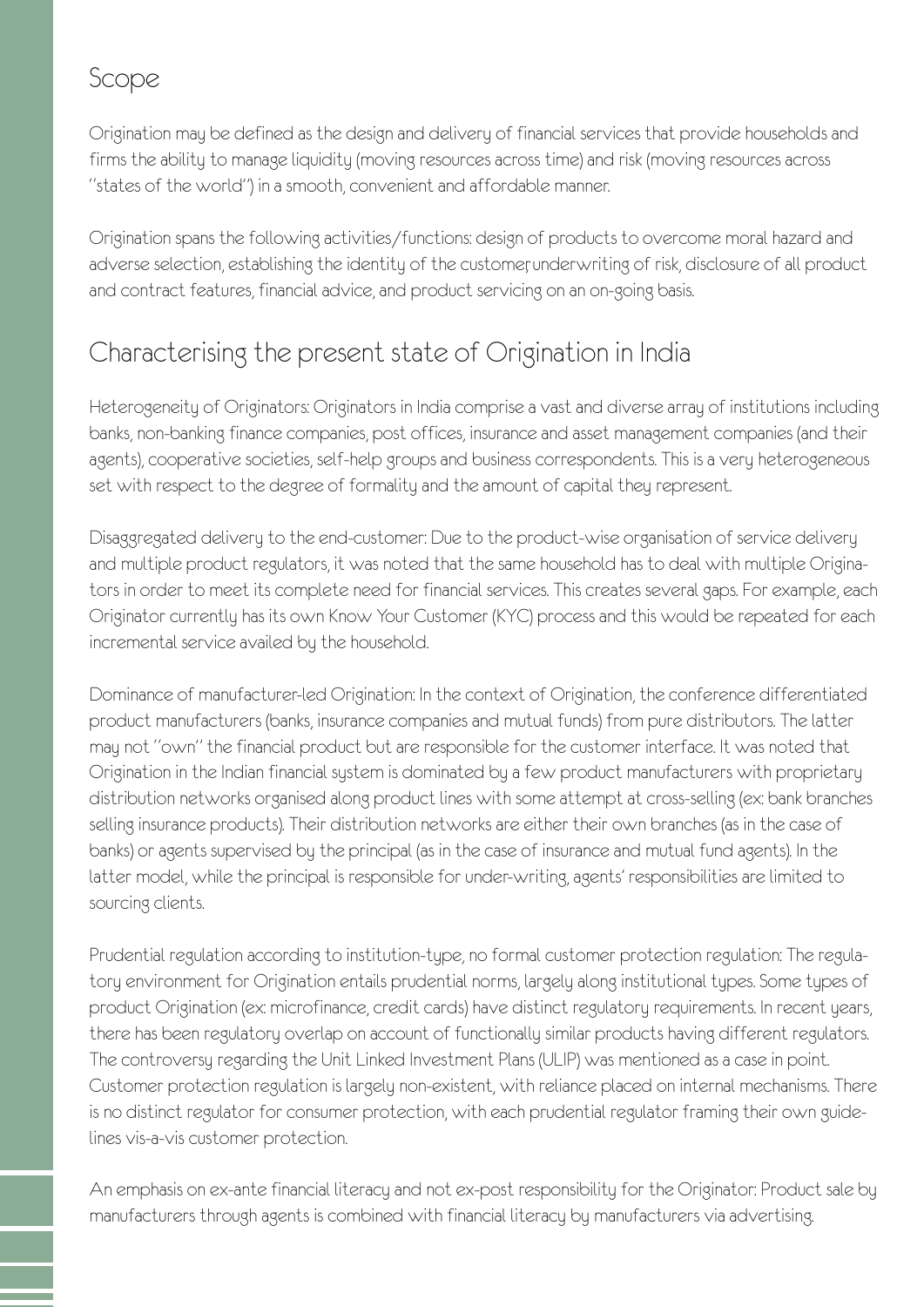There are broad guidelines with respect to product level transparency and disclosure. It is largely a caveat emptor approach where the customer has to perform her own due diligence at the time of purchase and there is no recourse to either the manufacturer or the distributor for issues that emerge subsequent to purchase. Neither manufacturers nor distributors are held accountable for any outcome of financial services usage on an ex-post basis. An exception to this that was discussed at the conference is the liability on corporate bankers for sale of complex products such as derivatives, to their institutional clients.

# The Report Card for Origination in India

The conference discussed Origination outcomes in terms of the two functions of liquidity management and risk management (for individuals and firms).

An important manner in which households manage liquidity is through the use of bank savings accounts and borrowings. However, roughly half of household savings are in physical assets. This is partly explained by the fact that less than 50% of India's population has a bank account. There is significant spatial variation in access to current services: not only are certain regions of the country particularly underserved (the entire North-East region has less than 1500 bank branches), but there is also significant disparity between urban and rural areas (for instance, the population per urban bank branch is approximately 13,000 while for a rural branch, that figure jumps to 16,000. Additionally, 81% of villages do not have a bank branch within a 2 km radius).

Informal Originators (moneylenders, pawnbrokers, trade creditors) dominate with respect to low income and rural households, and small firms. Such 'alternate sources' provide for more than 50% of SME financing. Even for large firms, much of their requirements are met from internal accruals and to a large extent, bank borrowings. The corporate bond market has not taken off despite repeated attempts. It stood at slightly less than 100 billion USD<sup>1</sup> in 2010. Almost 90% of the Indian public debt market is accounted for by government securities<sup>2</sup>, indicating the lack of debt issuance by financial and non-financial corporations.

Coming to risk management, the use of risk management instruments by individuals and firms is also far from ideal. Not more than 10% of the Indian population has life insurance and less than 1% has any form of general insurance. Without access to formal financial tools, majority of households face financial emergencies in the wake of events such as serious injury or illness, loss of crop or livestock, or loss of a regular job.

Firms have only lately had the opportunity to use derivatives such as currency futures (introduced in 2008), interest rate futures (re-introduced in 2009) and credit default swaps (introduced in 2011) for risk management purposes. However there are limitations. For example, credit default swaps are available only on corporate bonds and not on loans.

## Mega trends in Origination

Notwithstanding the unsatisfactory achievements in Origination, several nation-wide initiatives are now underway which have the potential to transform this landscape in India.

1 Care Ratings, BIS

<sup>2</sup> BIS Quarterly Review, March 2008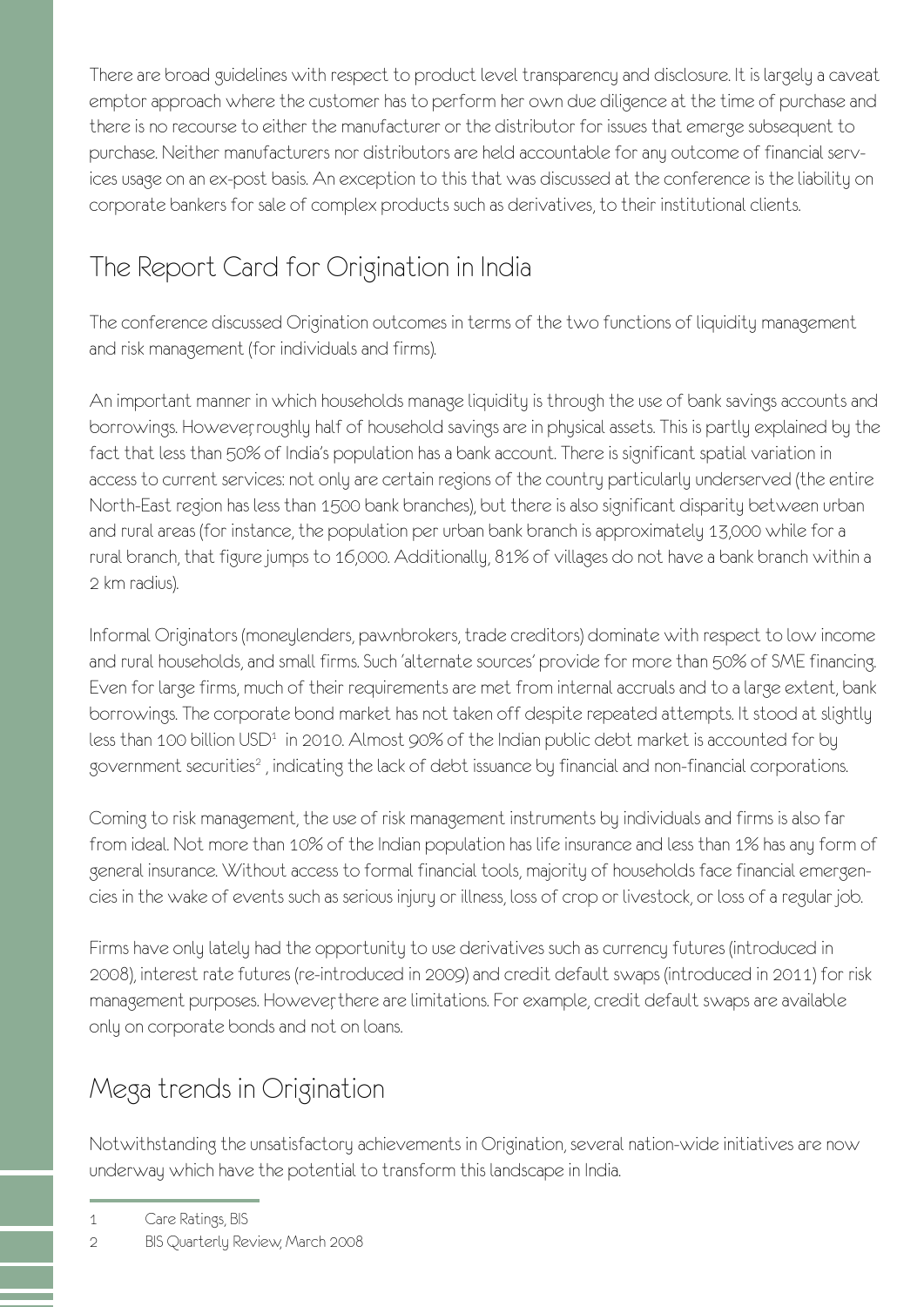Foremost amongst these is the Unique Identification (UID) Project which aims to provide all residents of India a single identity verification tool (based on biometric authentication) that can be easily and securely verified against a national database. Simultaneously, product regulators are taking the view that possession of a UID is equivalent to KYC. This will then make the internal KYC mechanisms of Originators redundant and effectively render this as a public good. The UID project has so far collected biometric information for 36 million people.

Another important development, and one not peculiar to India alone, is the 'digitisation' of financial and cash-based transactions. Given that the value of bank notes and coins in circulation as a percentage of narrow money is very high (60.7% as compared to 18.83% for China<sup>3</sup>), it is clear that India has been relatively slow in 'digitisation'. However, the development of the Interbank Mobile Payment Services (IMPS) and Electronic Benefits Transfer (EBT) systems are expected to give a fillip to this. The former aims to make possible safe and instant interbank fund transfers through mobile phones, whereas the latter will help effectively channelise government benefits (such as NREGS or pensions) to beneficiaries through bank accounts in a timely and transparent manner. Digitisation can reduce the costs of Origination tremendously, particularly in remote parts of the country where cash handling is a significant barrier.

This is concurrent with other technological advances such as the increased penetration of broadband connectivity and shared platforms for core banking technology that will facilitate cost-effective Origination. With better technology, several traditional sources of economies of scale are disappearing and creating opportunities for the emergence of small but high-quality financial institutions.

### Key themes for the Future of Origination

The conference identified four themes within Origination for detailed deliberations. Below is the summary of the discussions of each thematic group.

1. Increasing the outreach and goodness of fit of Originators

There are adequate indicators to suggest that the scale and scope of Origination in the Indian financial system needs to dramatically expand to ensure good outcomes for households and firms. There is a need for new approaches to achieve this while not compromising the stability of the financial system in any manner.

The group noted the trend of non-financial distribution networks (such as mobile phone service points) expanding at a rapid pace in India and discussed ways in which Origination might leverage this network. While the obvious benefit of these distribution networks is low entry barriers, it was also noted that certain risks exist (not least that such agents bring no capability in risk under-writing and financial advice), and the manufacturer of products that involve risk-underwriting (credit and insurance) will have to completely depend on formal information (credit scores) to ensure quality.

3 Statistics on payment and settlement systems in the CPSS countries - Figures for 2009, CPSS, BIS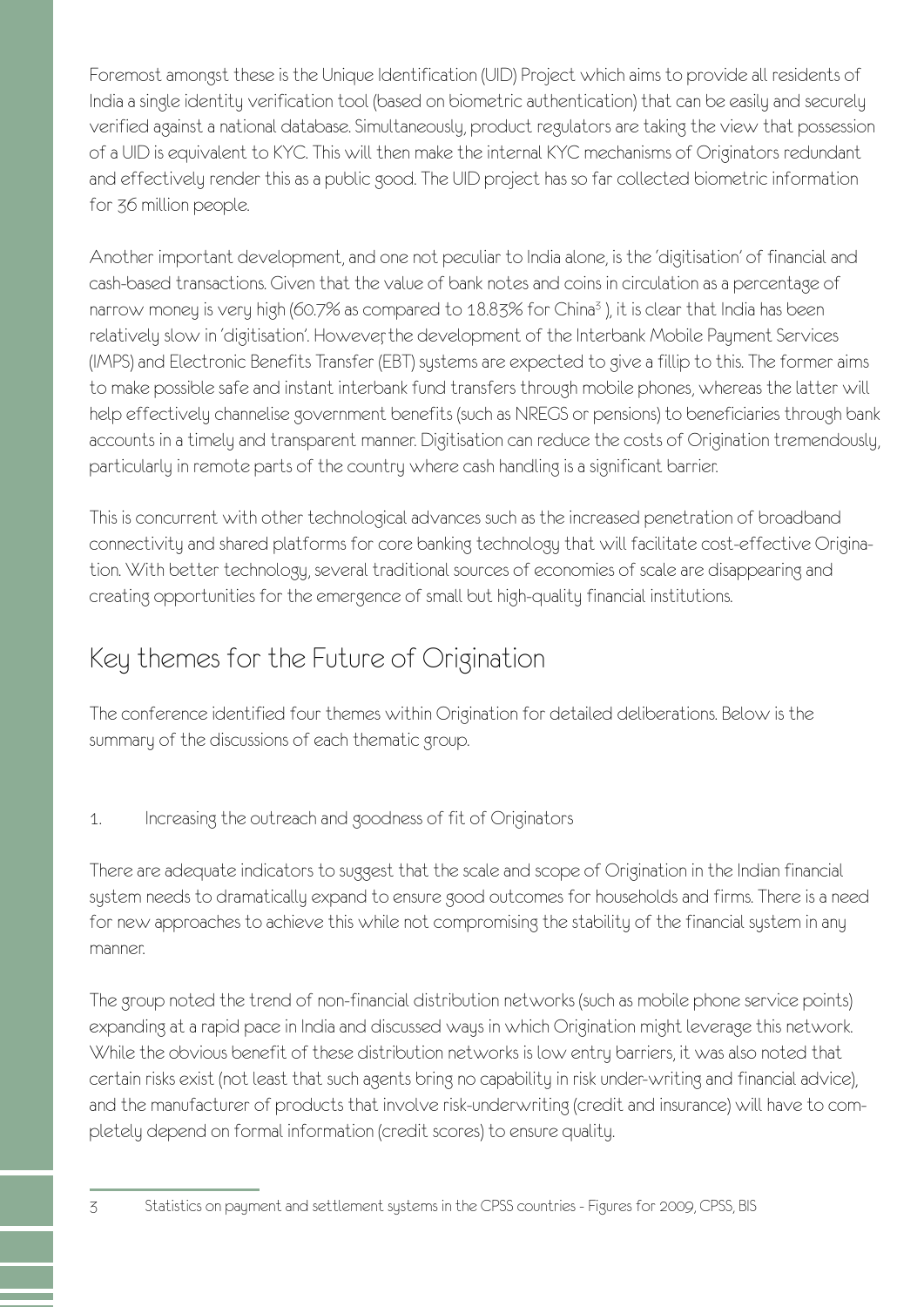The group discussed the need for better information in general, both hard (credit scores) and soft (contextualised understanding of risk by local staff). It was felt that this is an important pre-requisite to expanding Origination, particularly where credit and insurance are involved. In light of the poor availability of hard information, Originators with models that leverage soft information have an edge vis-a-vis under-writing.

The group also discussed expanding the pool of formal Originators in India by allowing for formally licensed customer-facing institutions with a reasonable amount of financial capital and deep technological capability, and offering multiple services from different product manufacturers. The integration of financial services to the household (through Originators capable of dealing with multiple financial services) was highlighted as an important dimension.

#### 2. Threshold operational capability and financial strengths of Originators

Given the considerable diversity that exists within the set of Originators in India as noted earlier, the second group tried to explore the kind of threshold capabilities - operational as well as financial - required for an entity to be a 'high-quality Originator'. This links back to some of the discussions of the previous theme. Is a village kirana or a cell phone recharge point a good Originator? How can considerations such as proximity to the client and expertise in under-writing be balanced? This group attempted to draw out objective parameters to start evaluating these issues.

Good technology capability to minimise operations risk and an ability to commit capital were two important parameters that were discussed at length.

Improvements in technology now make it possible to do real-time transaction processing, thus eliminating redundancy at the Originator-end. The growing trend in digitisation of cash mentioned earlier would also bring about reductions in operations risk for Originators (given that various aspects of safeguards presently in force as part of the cash management process would become unnecessary). This ability to operate in an automated, straight-through processing environment is increasingly going to be a hallmark of a high-quality Originator.

The group noted the need for mechanisms that ensure that Originators retain responsibility for quality of origination. Capital commitments by the Originator play an important role here. While there is a capital adequacy framework with regard to credit, there is a need to think through the role of capital when it comes to Originators of other services like insurance and mutual funds on behalf of product manufacturers.

#### 3. Enhancing risk underwriting capabilities of Originators

Risk is created at the point of Origination and the safety of the financial system is inextricably linked to the capacities and incentives of Originators to manage risk well. This is true both when the Originator is a large bank making unsecured loans and in the context of an insurance agent under-writing life risk.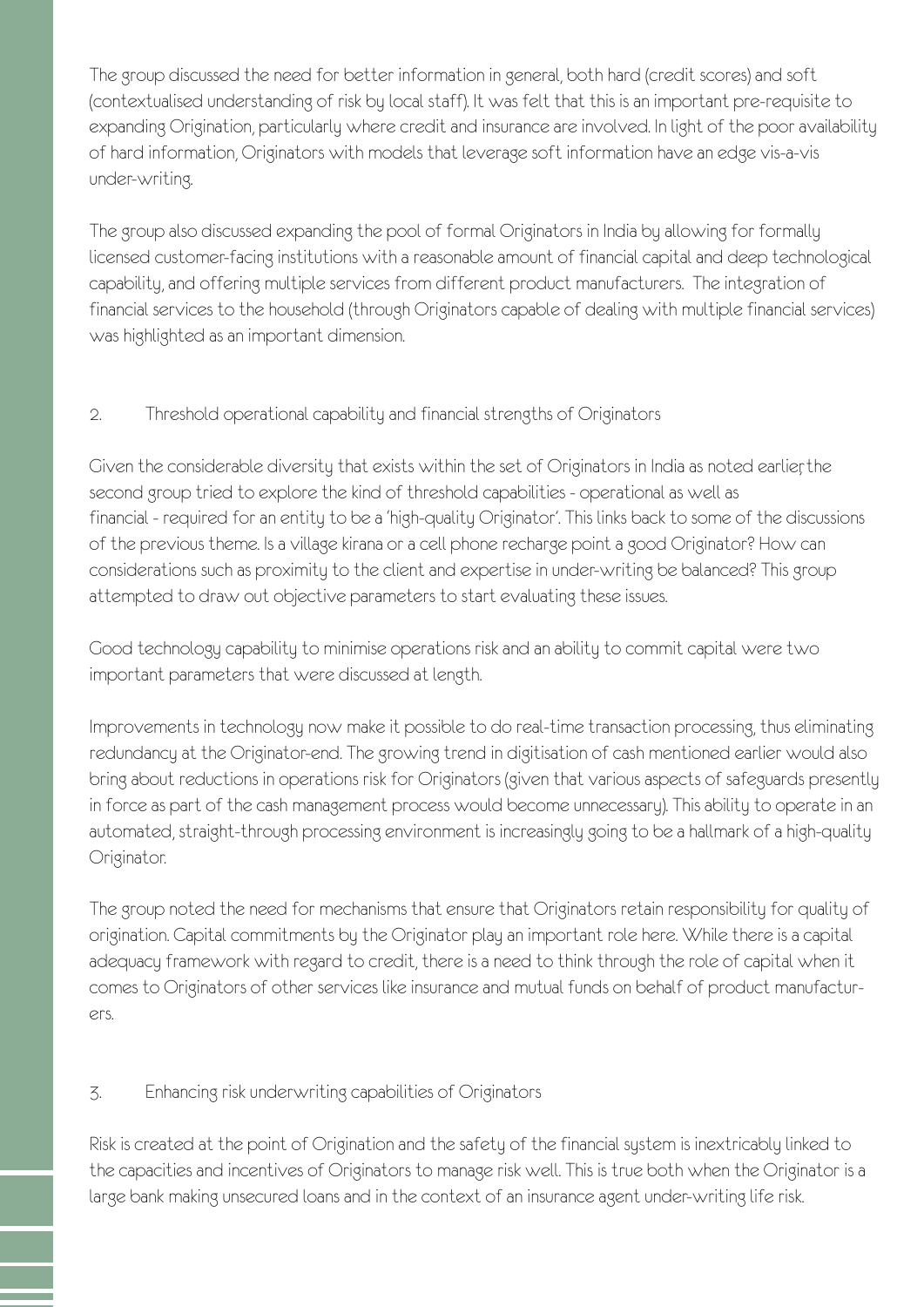In typical manufacturer–agent approaches to Origination such as seen in the Business Correspondent approach of the RBI where a Bank appoints village level agents to open savings accounts and facilitate transactions or the Mutual Fund distribution model where an agent sells products on behalf of an Asset Management Company, the manufacturer is completely responsible for risk management. The agents' responsibilities are limited to sourcing clients. It is important to have mechanisms both at the point of selection and for on-going monitoring to ensure that the interests of the principal and the agent are well-aligned.

It was discussed that some of the ways to achieve better under-writing at the agent level include: selection of agents who have good local understanding and soft information of clients, and financial stability and capital adequacy of agents so that they can provide the manufacturer some measure of protection against operational risks and credit risk. This group again emphasised the importance of increasing the availability of hard information such as credit histories over a period of time so that in models where manufacturers are seeking to under-write directly without recourse to a local agent, they have the means to do so. That being said, the group felt that there was no good substitute to having good customer understanding, one way or the other.

The group also felt that there were several valuable lessons to be learnt from informal and specialised Originators with respect to under-writing of supposedly high-risk segments such as low-income households and second-hand truck owners. Transmitting this learning systematically across all Originators might be important.

#### 4. Ensuring good financial outcomes for customers

This group debated how to join the various dots in Origination to ensure that it creates an environment where there is a sustained focus on good financial outcomes for customers while preventing scenarios of conflicts of interest. This group emphasised that integration of financial services is essential to ensuring good outcomes, instead of the current reality of fragmented service delivery.

The important source of conflict of interest today is the fact that the distribution channel facing the customer is often owned or significantly controlled by the manufacturer. Therefore, there is a very strong orientation to sell certain kinds of products. How do we transition to a regime where the Originator is agnostic to manufacturer considerations and is entirely driven by ensuring good financial outcomes for the customer?

This group proposed two potential blue-prints for further debate: the doctor-chemist blueprint and the medical malpractice blueprint.

The doctor-chemist blue-print would entail the following:

- a. Separate the product manufacturer and the distributor; no product commissions to be paid to the distributor by the product manufacturer.
- b. All sales to occur post the customer receiving independent financial advice.
- c. There are strong ex-ante governance mechanisms to address potential conflicts of interest and obfuscation. For example, manufacturers would be barred from advertising their products to the customer.